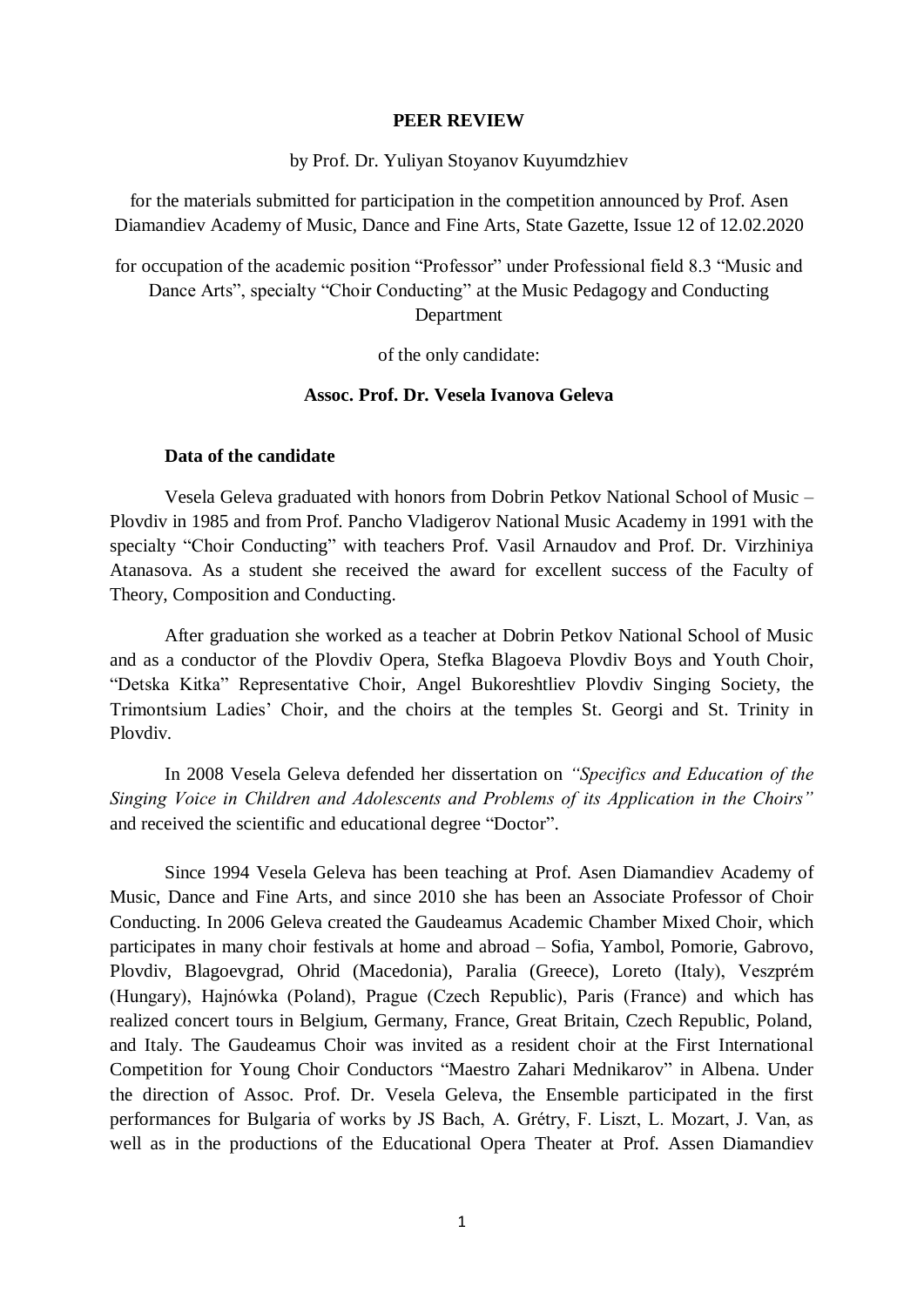Academy of Didona and Aeneas", "The Fairy-Queen" by H. Purcell and "Semele" by G. F. Handel.

Assoc. Prof. Dr. Vesela Geleva is one of the most active church conductors in Bulgaria. With the choirs of the temples St. Georgi and St. Trinity in Plovdiv, as well as with choirs of other churches in the country, she participated in the celebration of over 1,500 evening and morning liturgies. She is a member of the jury and the organizing committee of the International Orthodox Music Festival "Saint Mary – Axion Estin" in Pomorie.

Furthermore, Assoc. Prof. Dr. Vesela Geleva is included in the jury of the International May Choir Competition "Prof. Georgi Dimitrov" in Varna and at the International Thracian Choir Festival in Yambol.

For her work as a choir conductor she has won awards, including an award for high choir conducting skills from the 13th International Orthodox Music Festival "Saint Mary – Axion Estin" in Pomorie, as well as an honorary plaque for overall contribution to the development of the festival, and the academic award of Prof. Asen Diamandiev Academy – "Meden Chan".

# **Assessment of compliance with the minimum national requirements according to Art.26, para.2 of the Act for the Development of the Academic Staff in the Republic of Bulgaria**

Assoc. Prof. Dr. Vesela Geleva presented the following materials for her scientific and artistic activity:

1. Group of indicators A – required points 50; presented Diploma No 30218 for defended doctoral dissertation. Total points of group  $A - 50$ .

2. Group of indicators C – required points 100. In indicator 5 – *Leading (independent) performance in the field of arts*, Assoc. Prof. Dr. Vesela Geleva presented 10 performances: concerts with the Gaudeamus Academic Chamber Mixed Choir in Bulgaria – Sofia, Plovdiv, Gabrovo, and abroad – Antwerp (Belgium), Krakow (Poland), Prague (Czech Republic), Paris (France). Total points from group  $C - 350$ .

The presented concerts highlight the level of the Gaudeamus Academic Chamber Mixed Choir and the prestige that this Ensemble has on various stages at home and abroad thanks to its leader Assoc. Prof. Geleva. Among the performances I will highlight the concerts in Belgium in November 2013, where the Ensemble performed Orthodox chants by Chesnokov, Bortnyanski, Arkhangelsky, Zinoviev, Kedrov-father, Fyodorov, Feiner, D. Hristov, P. Dinev, A. Nikolaev-Strumski, G. Popov and K. Popov, many of them for the first time; the premiere performances for Bulgaria of the cantata "Wachet auf, ruft uns die Stimme" BWV 140 by JS Bach and the opera "Richard the Lionheart" by A. Grétry together with the Sofia Philharmonic; the Bulgarian premiere of "Music of Love and Stars" by Jeffrey Van, performed together with a string quartet from Minneapolis, USA, within the GuitArt festival in the Hall of Prof. Asen Diamandiev Academy.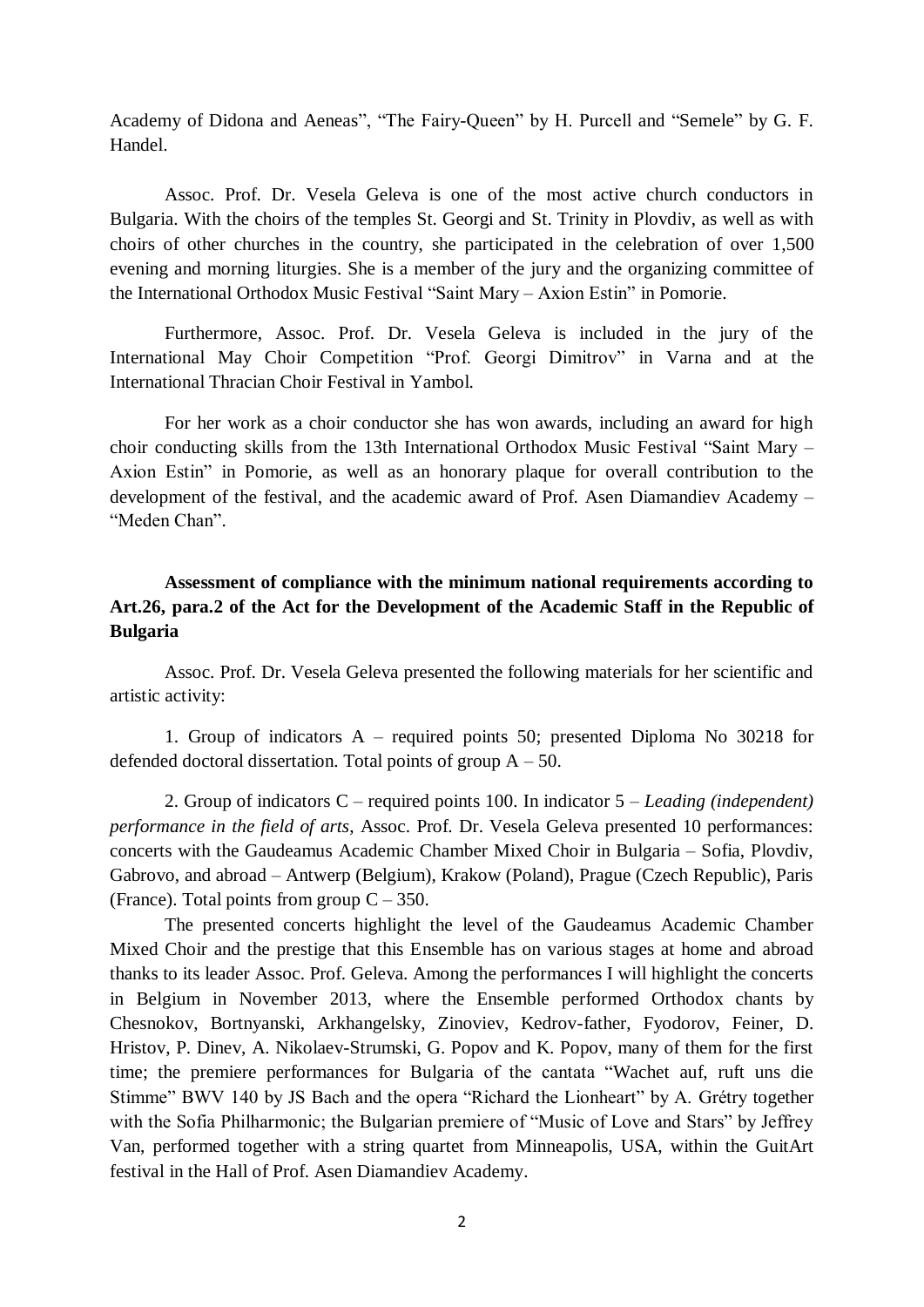3. Group of indicators D – required points 150. In indicator 12 – Realized short author's product in the field of arts, Assoc. Prof. Geleva presented an author's program dedicated to the 130th anniversary of the birth of Petar Dinev and broadcast on the "Hristo Botev" program of the BNR. In indicator 14 – Supporting creative performance or participation in a collective product in the field of arts, the reference contains 22 participations of the Gaudeamus Academic Chamber Mixed Choir – opera performances, concerts, festivals, and international projects in Bulgaria – Sofia, Plovdiv, Yambol, Blagoevgrad, Pomorie, and abroad – France, Italy, Hungary, Poland, Czech Republic. Total points from group  $D - 250$ .

The activity of Assoc. Prof. Dr. Vesela Geleva in this group of indicators reveals the active partnership of the Gaudeamus Academic Chamber Mixed Choir with various vocal and instrumental ensembles in Bulgaria and abroad in the implementation of international and national cultural projects. I will especially emphasize the participation of "Gaudeamus" in the productions of the Educational Opera Theater of Prof. Asen Diamandiev Academy, for the successful realization of which the team has an undoubted contribution.

4. Group of indicators E – required points 80. In indicator 19 – Reviews of realized author's products or creative performances in specialized editions in the field of arts, 11 reviews in specialized editions are presented – "Musical Horizons" magazine (8) and the Artspectrum newspaper (3). Total points of group  $E - 110$ .

The presented materials, the authors of which are established music critics and musicologists – Assoc. Prof. Dr. Miglena Tsenova-Nusheva, Olga Shurbanova, Yanina Bogdanova, Manuela Mancheva, Dr. Polya Paunova-Tosheva, Prof. Dr. Yuliyan Kuyumdzhiev, reveal the high evaluation, which the activity of Assoc. Prof. Geleva as conductor of the Gaudeamus Academic Chamber Mixed Choir receives.

5. Group of indicators F – required points 120. In indicator 24 – Management of a national scientific, educational, or artistic project, Assoc. Prof. Geleva presents three projects implemented in Plovdiv, Blagoevgrad, and Pomorie. In indicator 30 – Awards of competitions for creativity and performance given by national professional forums and organizations, Assoc. Prof. Geleva mentions 9 awards, and in indicator 31 – Awards from competitions for creativity and performance given by professional forums and organizations abroad – one award from Ohrid, Macedonia. Total points of group  $F - 200$ .

According to the presented information about the scientometric data, Assoc. Prof. Dr. Vesela Geleva meets the conditions of Art.26, para.2 of the Act for the Development of the Academic Staff in the Republic of Bulgaria and has a total of 960 points from indicators A (50 points), C (350 points), D (250 points), E (110 points) and F (200 points), which significantly exceeds the points required by the Act in the relevant indicators.

With her overall creative activity Assoc. Prof. Dr. Vesela Geleva has established herself as one of the significant contemporary Bulgarian choir conductors and enjoys respect among the professional guild in the country. Her work with a number of choirs in Plovdiv has